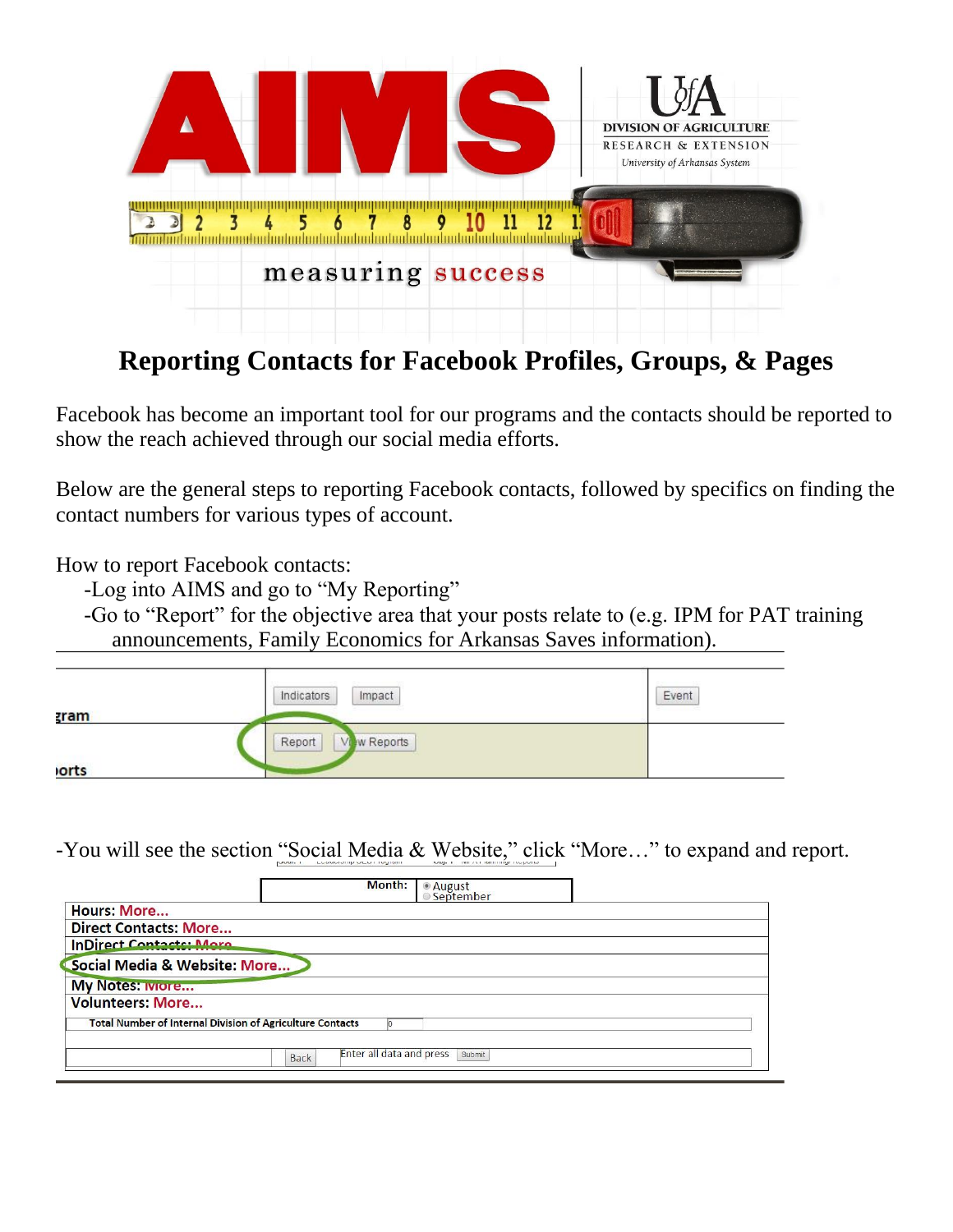-Along the "Facebook" row, you will enter in your contacts for Facebook.

- -Direct Contacts include "likes," "shares," and comments made on each post.
- -Indirect Contacts include your total "reach" (pages) or "seen" (individuals or groups) contacts.
- -"Total number of time the method is used" refers to the number of unique posts you created for that reporting period.

NOTE: If your "followers" are a mix of adults and youth, divide up the indirect contacts proportionally to the adult/youth breakdown. For example, if you have 100 followers, 80 are adults and 20 are youth, divide any contact counts 80% adult and 20% youth.

| <b>Method of</b><br>Contact |              |       | Total # of Direct Contacts   Total # of Indirect Contacts |       | Total # of<br><b>Times</b><br>the Method is<br>Used v |
|-----------------------------|--------------|-------|-----------------------------------------------------------|-------|-------------------------------------------------------|
|                             | <b>Adult</b> | Youth | <b>Adult</b>                                              | Youth |                                                       |
| <b>Website Visitors</b>     | In           |       |                                                           |       | l٥                                                    |
| Facebook                    | lo           |       |                                                           |       |                                                       |
| <u>i witter</u>             |              |       |                                                           |       |                                                       |
| Pinterest                   |              |       |                                                           |       |                                                       |

## **Facebook Groups and Individual Accounts (you post as yourself)**

Indirect Contacts- Facebook no longer tracks seen/reach, so for these types of accounts, you will not report indirect contacts

Direct Contacts- Likes, shares, and comments (below would count as 11 contacts)

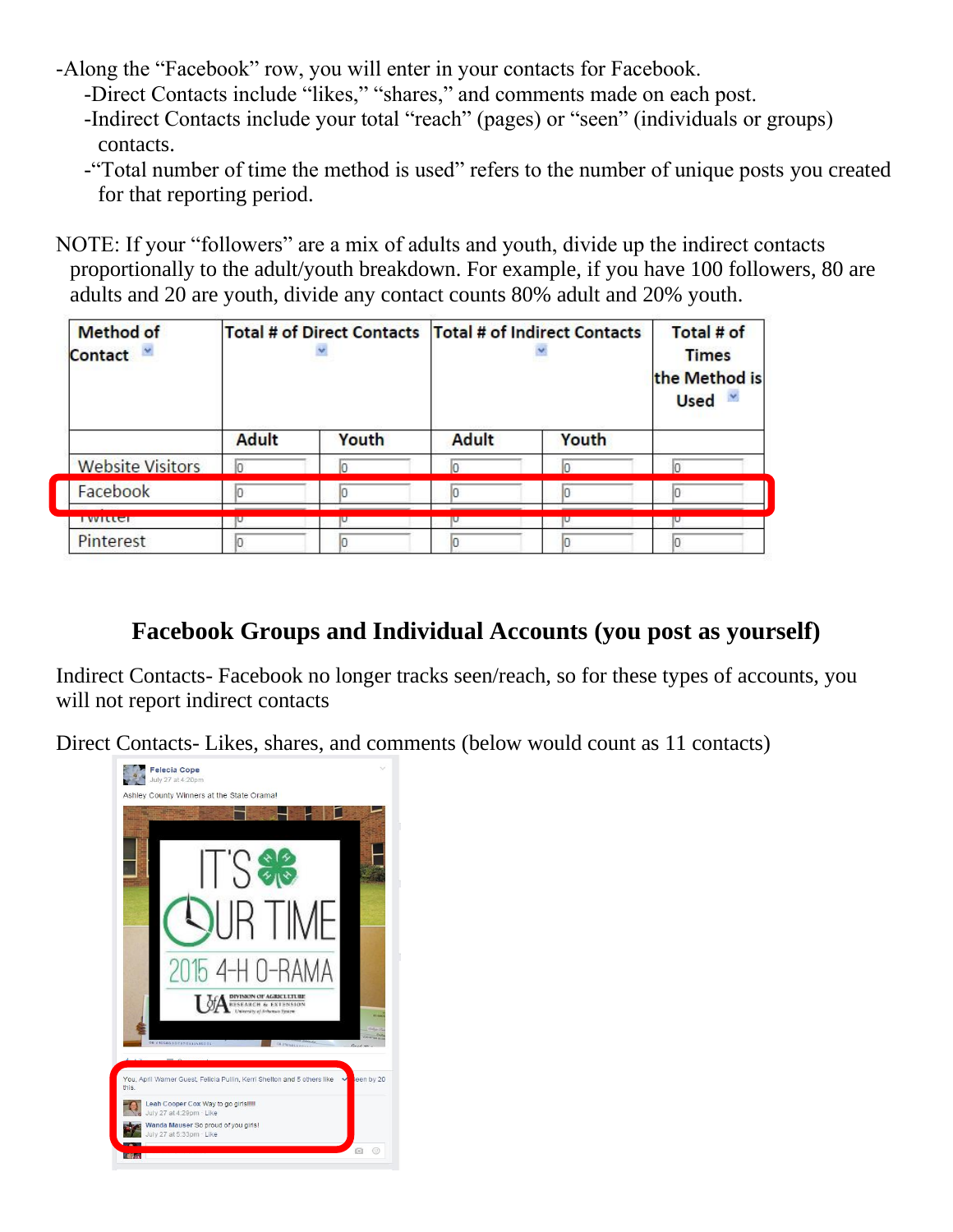## **Facebook Pages (you post as the group/organization/department)**





-Click the "Insights" feature on your Facebook Page on the left hand navigation.

-Click on "Posts" to get detailed information on all your posts.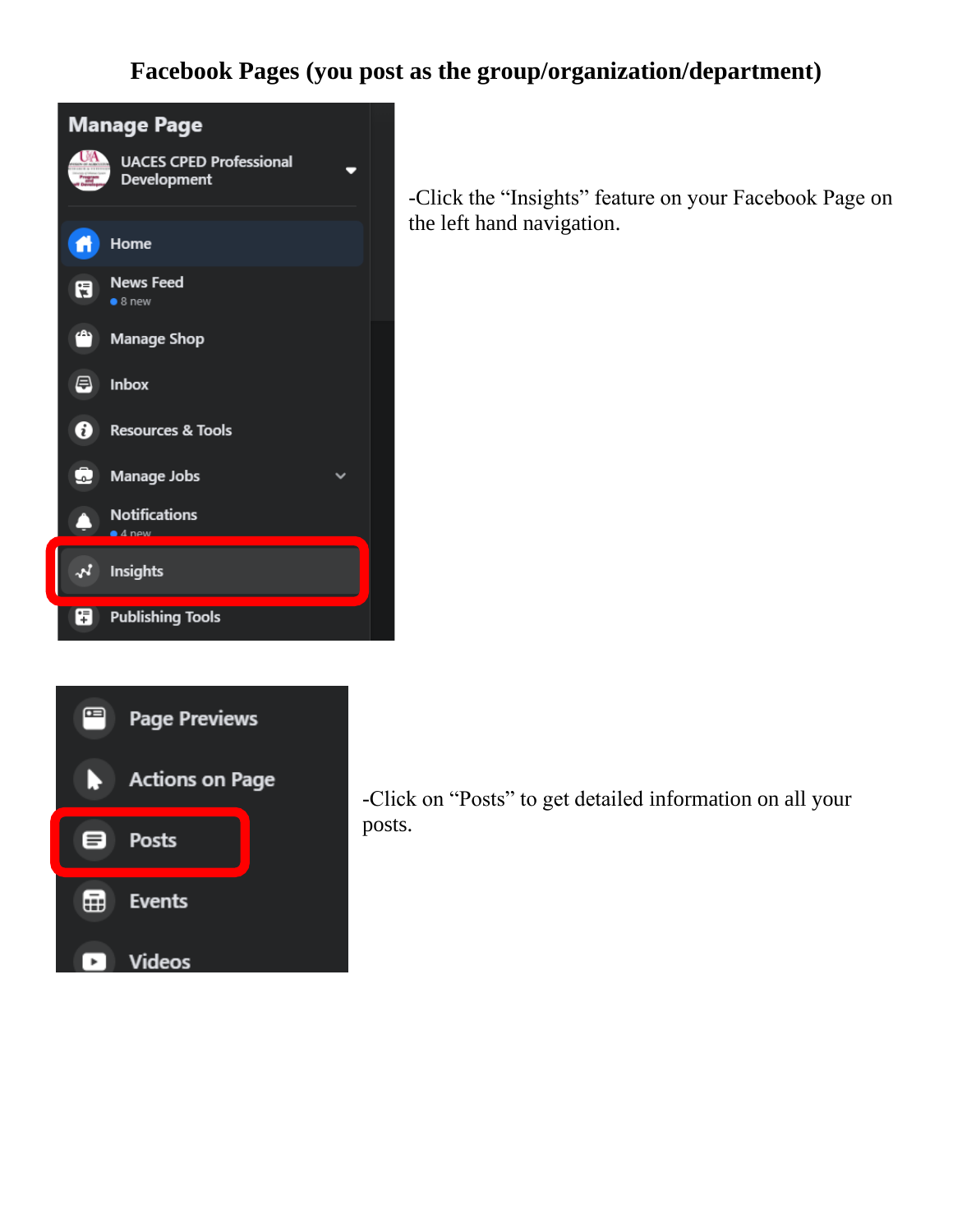Both your direct and indirect contacts will be listed in the table, as seen below. -The "reach" numbers (circled in green) are your indirect contacts. -The "engagement" numbers (circled in red) are your direct contacts.

| All Posts Published<br>May 07, 2015 to August 04, 2015 |                                                                                                                    |                                                                                                                                                                                                                                                                                                                                                                                                                                                           |               |       |                      |                          |
|--------------------------------------------------------|--------------------------------------------------------------------------------------------------------------------|-----------------------------------------------------------------------------------------------------------------------------------------------------------------------------------------------------------------------------------------------------------------------------------------------------------------------------------------------------------------------------------------------------------------------------------------------------------|---------------|-------|----------------------|--------------------------|
|                                                        | Post Clicks Likes, Comments & Shares<br>Reach: Organic / Paid<br>$\overline{\mathbf{v}}$                           |                                                                                                                                                                                                                                                                                                                                                                                                                                                           |               |       |                      | $\overline{\phantom{a}}$ |
| <b>Published ▼</b>                                     | Post                                                                                                               | <b>Type</b>                                                                                                                                                                                                                                                                                                                                                                                                                                               | <b>Target</b> | Reach | Engagement           | Promote                  |
| 07/27/2015<br>$8:49$ am                                | Wondering why the AIMS Help link is not sending<br>UA<br>you to our blog page anymore? Well, we have a             | Ŝ.                                                                                                                                                                                                                                                                                                                                                                                                                                                        | Θ             | 27    | 0                    | <b>Boost Post</b>        |
| 07/24/2015<br>$10:37$ am                               | Are you making these simple social media content<br>mistakes? Take a look at this list and see. Let's              | \$                                                                                                                                                                                                                                                                                                                                                                                                                                                        | Θ             | 153   | 20<br>$\overline{2}$ | <b>Boost Post</b>        |
| 07/23/2015<br>$8:21$ am                                | <del>Ø</del> Mant to learn more about assessing your<br>program's readiness for evaluation? Join us this           | Ŝ                                                                                                                                                                                                                                                                                                                                                                                                                                                         | $\odot$       | 20    | 4<br>0               | <b>Boost Post</b>        |
| 07/20/2015<br>$1:19$ pm                                | Remember, we kick off this great webinar Virtual<br>Summer School tomorrow! Here is some more info                 | $\mathcal{S}% _{0}=\mathcal{S}_{0}=\mathcal{S}_{0}=\mathcal{S}_{0}=\mathcal{S}_{0}=\mathcal{S}_{0}=\mathcal{S}_{0}=\mathcal{S}_{0}=\mathcal{S}_{0}=\mathcal{S}_{0}=\mathcal{S}_{0}=\mathcal{S}_{0}=\mathcal{S}_{0}=\mathcal{S}_{0}=\mathcal{S}_{0}=\mathcal{S}_{0}=\mathcal{S}_{0}=\mathcal{S}_{0}=\mathcal{S}_{0}=\mathcal{S}_{0}=\mathcal{S}_{0}=\mathcal{S}_{0}=\mathcal{S}_{0}=\mathcal{S}_{0}=\mathcal{S}_{0}=\mathcal{S}_{0}=\mathcal{S}_{0}=\math$ | Θ             | 106   | 4<br>$\overline{7}$  | <b>Boost Post</b>        |
| 07/16/2015<br>3:36 pm                                  | Program and Staff Development, Arkansas<br>Extension (UACES)'s cover photo                                         | 后                                                                                                                                                                                                                                                                                                                                                                                                                                                         | $\odot$       | 61    | 11<br>0              | <b>Boost Post</b>        |
| 07/15/2015<br>$8:46$ am                                | Looking for ways to take your programs to the next<br>level? The National Association of Extension                 | \$                                                                                                                                                                                                                                                                                                                                                                                                                                                        | Θ             | 28    | 3<br>0               | <b>Boost Post</b>        |
| 07/15/2015<br>$8:38$ am                                | Look who celebrated a birthday yesterday! Our<br>M.<br>very own Janie Bryant! Those in PSD and at the<br><b>UM</b> | 后                                                                                                                                                                                                                                                                                                                                                                                                                                                         | $\odot$       | 122   | 7<br>10              | <b>Boost Post</b>        |
| 07/07/2015<br>$1:17$ pm                                | Looking for way to up your game when it comes to<br>how you communicate what we do to the public?                  | 后                                                                                                                                                                                                                                                                                                                                                                                                                                                         | ⊛             | 105   | Δ                    | <b>Boost Post</b>        |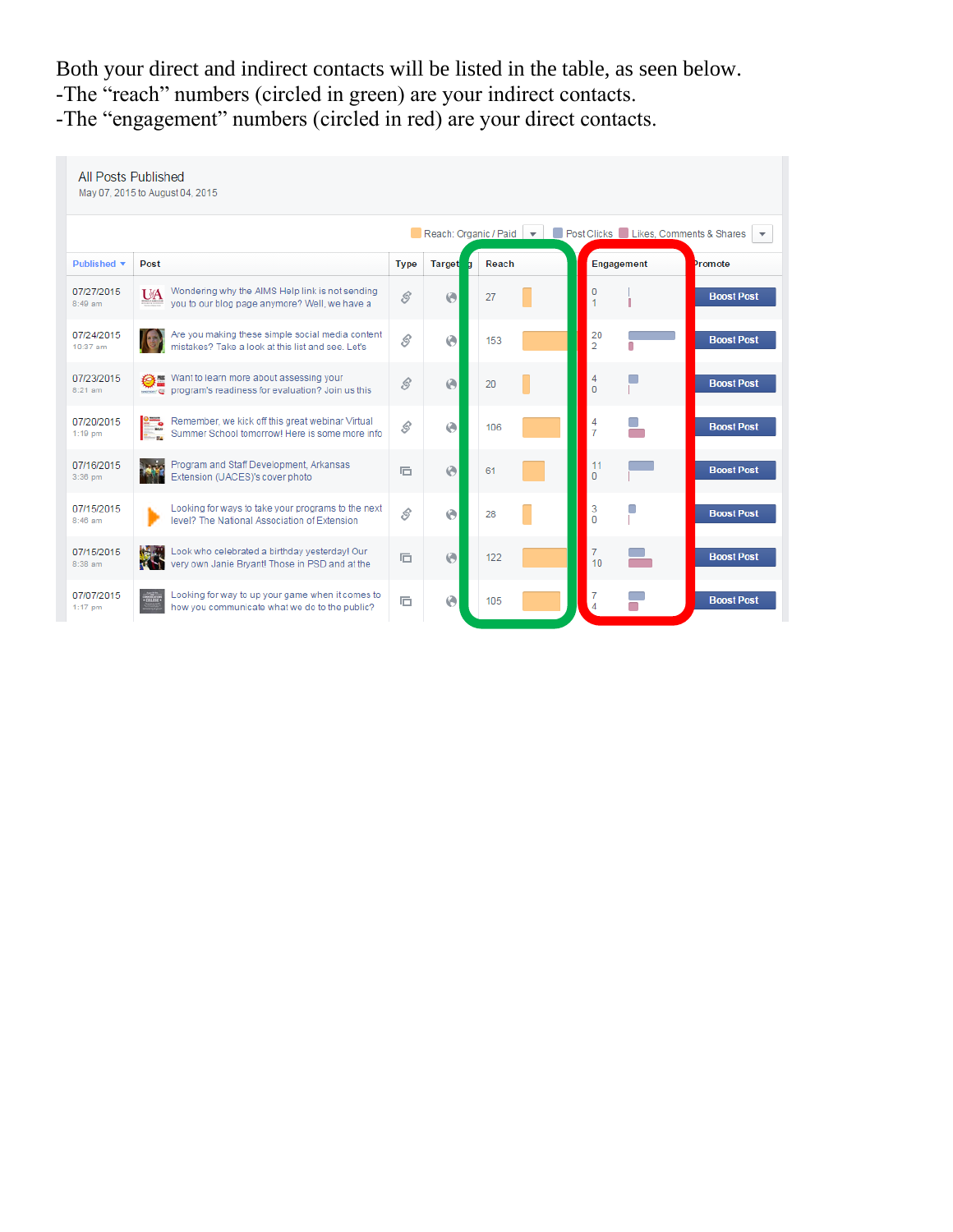## **Frequently Posting to Facebook Pages? Use Export Data!**

If you post frequently (more than 2 times a week) or have multiple program areas covered in your FB Page, exporting your data into an Excel spreadsheet may be more efficient.

-Click "Export Data" on the Insights Overview page.



-Under "Data type" select "Post data," select the date range for your report, select "Excel" for file type, and "All page post data" for layout. Click "Export data" to generate your report.

| <b>Export Insights Data</b>                                                                     |                                                           | $\times$ |  |  |  |  |
|-------------------------------------------------------------------------------------------------|-----------------------------------------------------------|----------|--|--|--|--|
| Select a data type, file format and date range. You can export up to 500 posts at a time.       |                                                           |          |  |  |  |  |
| Data Type<br>○ Page data<br>Key Page metrics for engagement, like sources and audience details. | File Format<br>Excel (.xls) $\blacktriangledown$          |          |  |  |  |  |
| $\bullet$ Post data<br>Key post metrics for reach, impressions and feedback.                    | Date Range                                                |          |  |  |  |  |
| Video data                                                                                      | November 1, 2020 - November 30, 2020 $\blacktriangledown$ |          |  |  |  |  |
| Key video metrics including views, unique views, paid views and organic<br>views.               | Layout                                                    |          |  |  |  |  |
|                                                                                                 | All Page Post Data                                        |          |  |  |  |  |
|                                                                                                 |                                                           |          |  |  |  |  |
| Facebook Page Terms                                                                             | <b>Export Data</b><br>Cancel                              |          |  |  |  |  |